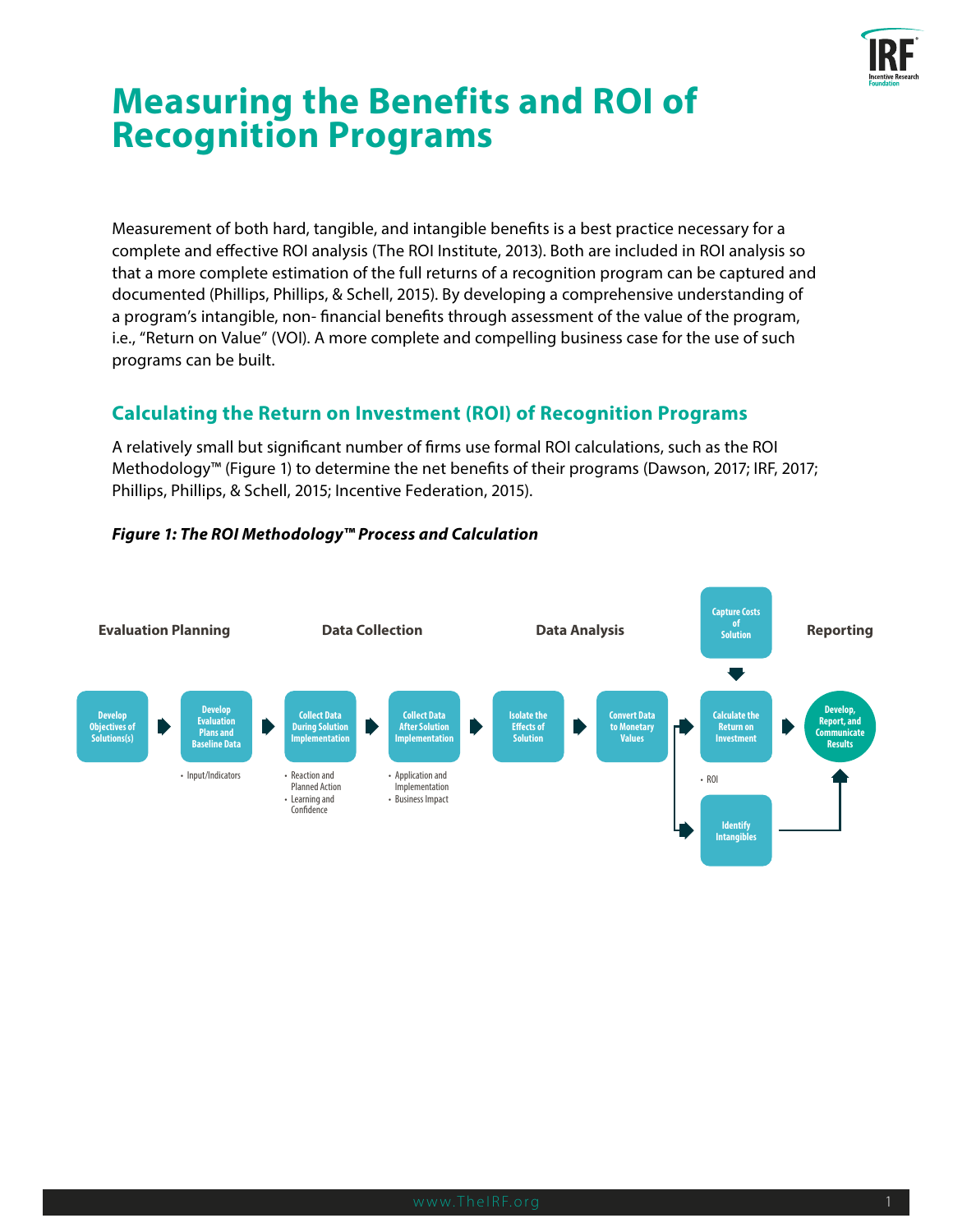

#### *The ROI Institute, 2016*

An ROI analysis using the ROI Methodology™ compares the full costs of a recognition program to its gains – both tangible and intangible – normally within a one-year time frame after the termination or last cycle of the program. The calculation to arrive at the tangible, financial returns employs simple math: Total benefits minus total costs divided by total costs, multiplied by 100 to get a percentage ROI (Figure 2).

#### *Figure 2: ROI Calculation*

## **Net Benefits of Recognition Program (benefits – costs)**

**X 100 = % ROI**

**All in Costs**

Organizations using the ROI Methodology™ should include every benefit that can be credibly converted to money. Obviously, changes in sales and similar hard measures may be the best measure. In these and other programs though, employee absenteeism and employee and customer retention can be accurately converted to hard dollars and should also form part of the equation.

In some settings, changes in employee theft of company assets – including padding expense accounts – and theft of their own time (i.e., arriving late, leaving early) can and should be measured (Ariely, 2016). In wellness programs, organizations might calculate increased enrollment and use of associated benefits and then calculate the hard dollar returns, if any, such as lower health premiums, reduced absenteeism, etc.

In measuring ROI, it is important to consider external factors that might have impacted the results. For example, if the economy changed during the period of measurement, or if a main competitor went out of business, these factors will likely impact the metrics (e.g., sales) used to calculate returns. An attribution estimation, in which those closest to the program determine what percentage of the gains should be attributed to the incentive program, makes the final ROI calculation more accurate.

## **Supplementing ROI Analysis with Change Point Analysis**

It is important to note that in some cases, ROI analysis – even using the ROI Methodology – might miss some of the less obvious costs and benefits of a program depending on the thoroughness of those estimating attribution. To overcome this, consider combining ROI analysis with a "Change Point Analysis" to better understand the effects of your recognition program before, during and after its implementation. Put simply, change point analysis determines if, when and how many changes occurred.